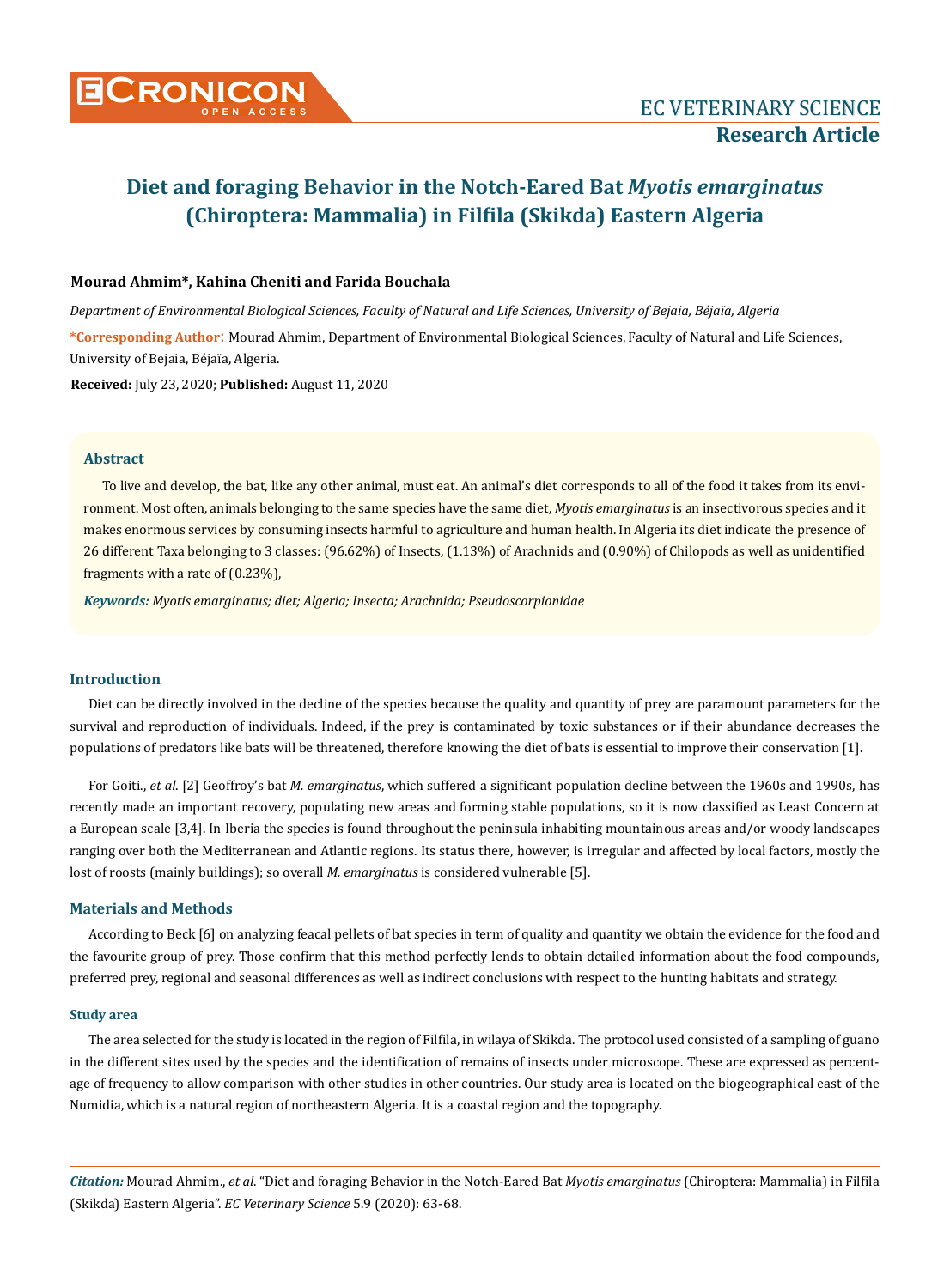An old mine of iron was explored and some old houses used by the workers permit as to found a colony of *M. emarginatus.*

#### **Collect and analysis of the samples of guano**

The field trips were conducted between the months of January 2014 to July 2014, at a rate of one event every 1 month or about every week for each list according to the weather. Thus, throughout the study period, 102 samples were collected after 43 outputs, each sample is represented by 10 pellets of guano, so 1020 pellets were analyzed in total. Kervyn [7] stated that a sample of 100 annual dung is sufficient to identify the prey consumed only to identify but not specify its composition and the annual changes of composition. For analysis, samples of guano have been soaked at least one hour in 70% alcohol before being dissected using forceps under a binocular magnification 400× and the determination was made with a help of the identification key by Shiel., *et al* [8]. Several methods of expressing results are used by the authors but their definition is not always harmonized thoroughly publications. I referred the diet composition in accordance with Vaughan [9]; the results are expressed as percentage frequency of occurrence, i.e. the number of taxa equals the number of samples containing divided by the total number of occurrences, multiplied by 100 [10].

### **Results and Discussion**

The results obtained during the analysis of 15 guano samples to characterize the diet of *Myotis emarginatus* indicate the presence of 26 different Taxa belonging to 3 classes: (96.62%) of Insects, (1.13%) of Arachnids, and (0.90%) of Chilopods as well as unidentified fragments with a rate of (0.23%).

Figure 1 and table 1 clearly show the predominance of the order of Coleoptera with 34.91% which occupies the first position or it has been determined that the Scarabeidae family is the most represented with 31.98%, followed by the Carabidae family with 2.93%.



*Figure 1: Frequencies of the different arthropods found in the guano of Myotis emarginatus.*

*Citation:* Mourad Ahmim., *et al*. "Diet and foraging Behavior in the Notch-Eared Bat *Myotis emarginatus* (Chiroptera: Mammalia) in Filfila (Skikda) Eastern Algeria". *EC Veterinary Science* 5.9 (2020): 63-68.

64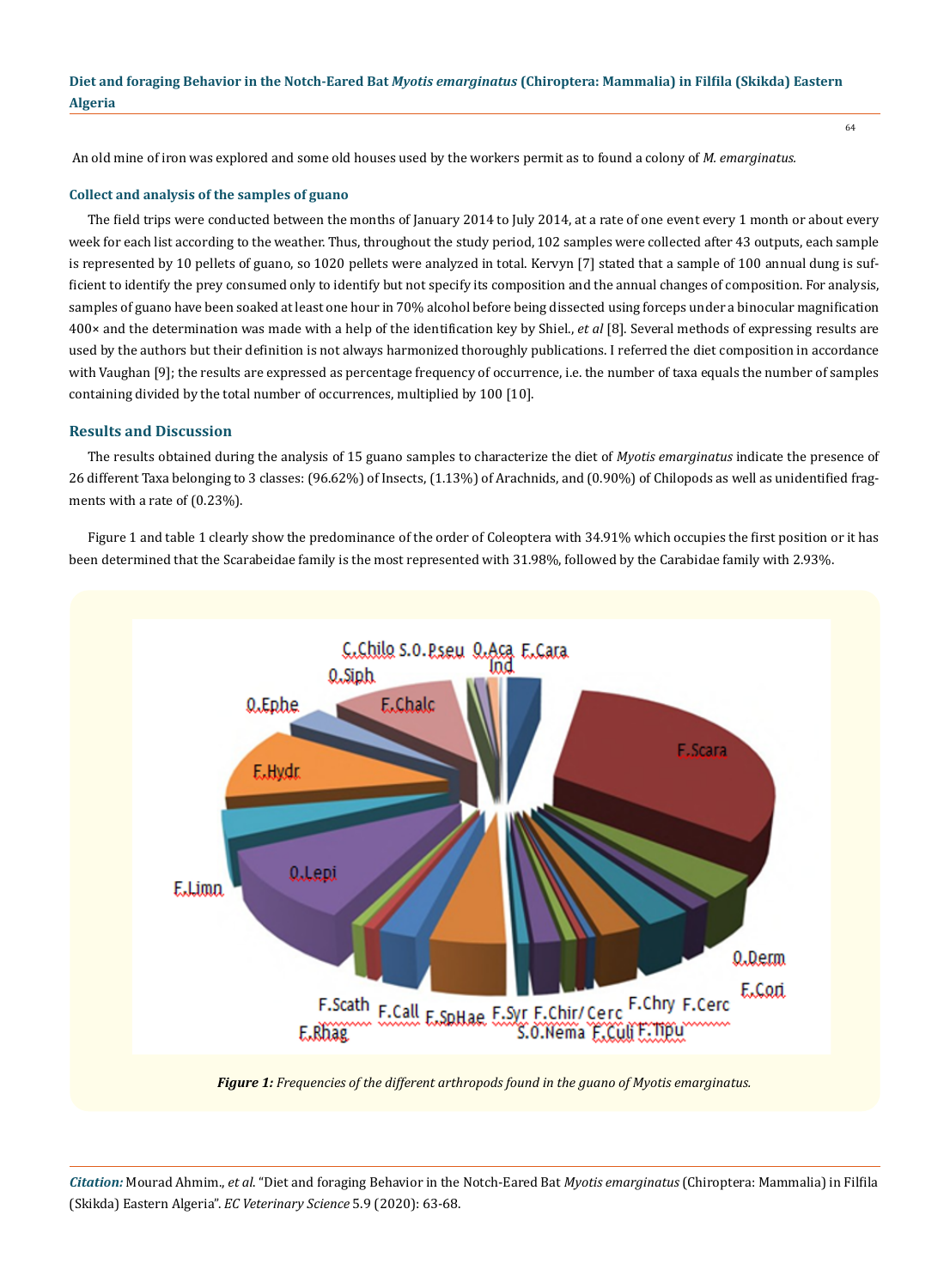| <b>Class</b> | <b>Order</b>                    | Sub-order    | <b>Super family and family</b>          | <b>Number</b> | <b>Frequency %</b> |
|--------------|---------------------------------|--------------|-----------------------------------------|---------------|--------------------|
| Insect       | Coleoptera                      | Adephaga     | Carabidae                               | 13            | 2,93               |
|              |                                 | Polyphaga    | Scarabidae                              | 142           | 31,98              |
|              | Total                           |              |                                         | 155           | 34,91              |
|              | Dermaptera                      |              |                                         | 16            | 3,60               |
|              | Hemiptera                       | Heteroptera  | Corixidae                               | 06            | 1,35               |
|              |                                 | Homoptera    | Cercopidae                              | 12            | 2,70               |
|              | Total                           |              |                                         | 18            | 4,05               |
|              | Neuroptera                      |              | Chrysopidae                             | 11            | 2,47               |
|              | Diptera                         | Nematocera   | Tipulidae                               | 02            | 0,45               |
|              |                                 |              | Culicidae                               | 02            | 0,45               |
|              |                                 |              | Chironomidae/Ceratopogonidae            | 03            | 0,67               |
|              |                                 | Nematocera   |                                         | 07            | 1,57               |
|              |                                 | Cyclorrhapha | Syrphidae                               | 03            | 0,67               |
|              |                                 |              | Sphaeroceridae                          | 20            | 4,50               |
|              |                                 |              | Calliphoridae                           | 10            | 2,25               |
|              |                                 |              | Scathophagidae                          | 03            | 0,67               |
|              |                                 | Brachycera   | Rhagionidae                             | 03            | 0,67               |
|              | Lepidoptera<br>Trichoptera      |              | Limnephilidae Hydropsychidae<br>Unknown | 46            | 10,57              |
|              |                                 |              |                                         | 18            | 4,13               |
|              |                                 |              |                                         | 49            | 11,03              |
|              | Ephemeroptera                   |              |                                         | 14            | 3,21               |
|              | Hymenoptera                     | Symphyta     | Chalcidoidae                            | 47            | 10,58              |
|              | Siphonaptera                    |              |                                         | 02            | 0,45               |
| Total        |                                 |              |                                         | 429           | 62                 |
| Chilopoda    |                                 |              |                                         | 04            | 0,90               |
| Total        |                                 |              |                                         | 04            | 0,90               |
| Arachnidae   | Pseudoscopionida Pseudoscorpion |              |                                         | 01            | 0.23               |
|              | Acari                           |              |                                         | 04            | 0,90               |
| Unidentified |                                 |              |                                         | 01            | 0,23               |
| Total        |                                 |              |                                         | 444           | 100                |

*Table 1: Frequency of the different fragments of arthropods found in the guano of Myotis emarginatus.*

The second position is occupied by the order of Diptera (15.63%) which are represented by 08 Families of three Sub-orders with the predominance of the Families of Sphaeroceridae (4.50%) and Calliphoridae (2.25%), as well as the order of Trichoptera (15.40%) which is represented by 02 Families with rates that vary between 4.13% and 11.03%.

The third position is occupied by The Chalcidoidae family of the order of Hymenoptera with a percentage of 10.58 and by the order of Lepidoptera with 10.57%.

Other insect orders were found in small percentage, it is Dermaptera; Neuroptera; Siphonaptera; Ephemeroptera; Rhagionidae; Hemiptera.

*Citation:* Mourad Ahmim., *et al*. "Diet and foraging Behavior in the Notch-Eared Bat *Myotis emarginatus* (Chiroptera: Mammalia) in Filfila (Skikda) Eastern Algeria". *EC Veterinary Science* 5.9 (2020): 63-68.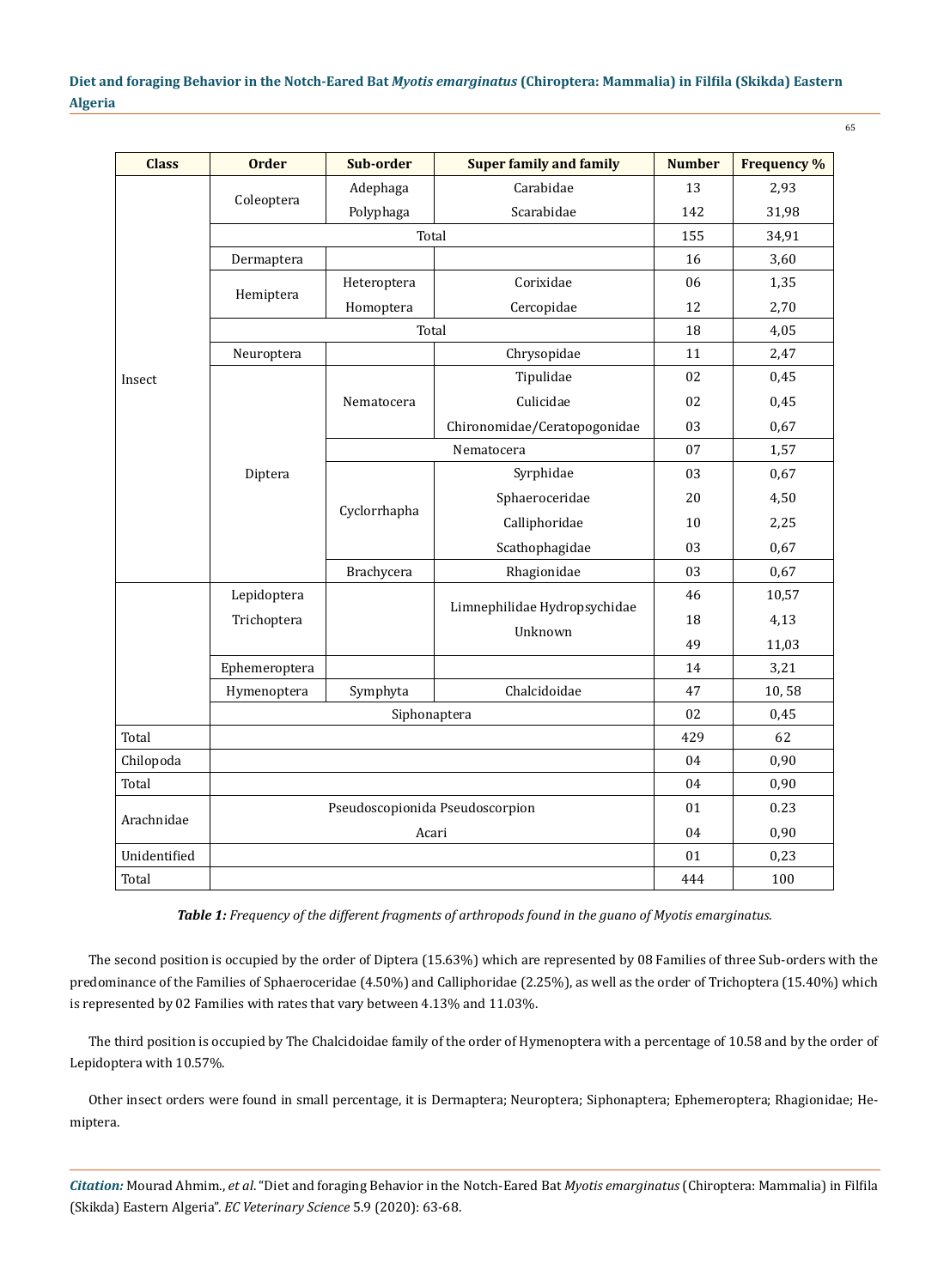66



*Figure 2: Samples of Preys found in the diet of Myotis emarginatus.*

*Classe Insecta (1- Coleoptera Carabidae; 2-3 - Coleoptera Scarabeidae; 4- Hemiptera Corixidae; 5- Hemiptera Cercopidae; 6- Diptera Tipulidae; 7- Neuroptera Chrysopidae; 8- Diptera Chironomidae/Ceratopogonidae; 9- Diptera Sphaeroceridae; 10- Diptera Calliphoridae; 11- Diptera Scathophagidae; 12- Diptera Rhagionidae; 13- Trichoptera Limnephilidae; 14- Ephemeroptera; 15- Hymenoptera Chalcidoidae, Classe Arachnida (16 - Acari) Classe Chilopoda (17).*

From the results obtained we see that this species has a varied diet. Studies made in Germany by Bauerova (1986) revealed the presence in the diet of *Myotis emarginatus* 15 taxa in 3 Classes. *M. emarginatus* consumes a lot of spiders in Germany with a high percentage (14.3%), as well as Lepidoptera with 14.3% and Neuroptera with 14%.

For Beck [6] in Europe 93% of Diptera and 56% of Arachnida where the most frequently identified groups of prey. The other groups appeared only occasionally. As for Diptera, almost exclusively Muscoidae (in 93%) were identified, while also Hemerobiidae (Neuroptera)

*Citation:* Mourad Ahmim., *et al*. "Diet and foraging Behavior in the Notch-Eared Bat *Myotis emarginatus* (Chiroptera: Mammalia) in Filfila (Skikda) Eastern Algeria". *EC Veterinary Science* 5.9 (2020): 63-68.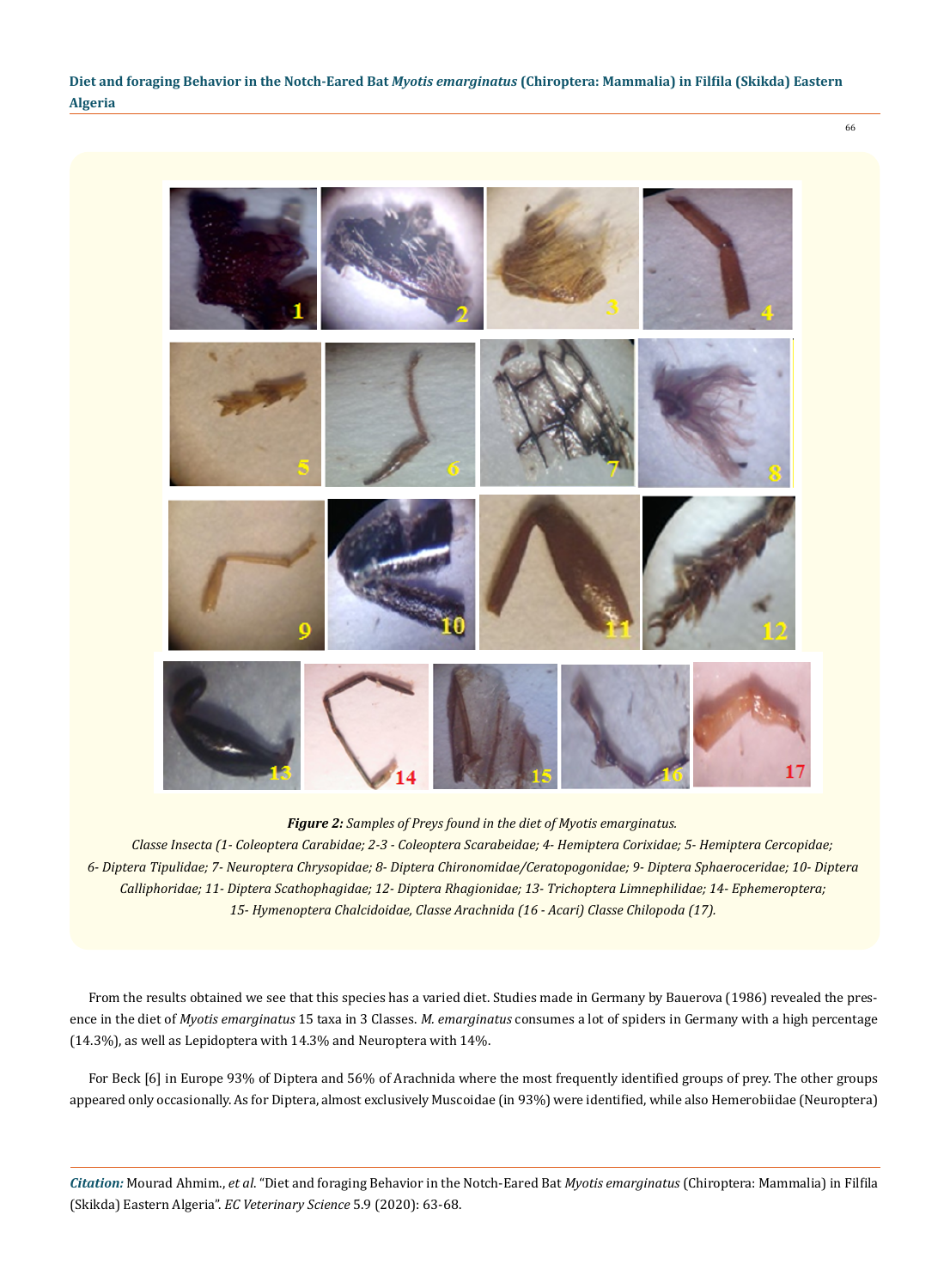were found. This gives rise to assumption that *M. emarginatus* picks its food mainly from surfaces and probably seldom catches flying prey. These results basically correspond to those of the investigations made by Bauerova [11] and Krull., *et al* [12].

According to Goiti., *et al*. [2] for the 23 species of bats of the Mediterranean region spiders constituted the bulk of the diet by both volume and frequency. Overall the mean of individuals percentages reached 79% (SD = 22.5) by volume. Following far behind in importance were moths, with a mean of consumption of 7%, Dipteran (flies and midges) constituted 6.3%; and the Hemerobiidae with 4.4%. For other Arthropods categories were found, non-reaching a mean of 2%: earwings, harvestmen, wasps and beetles.

In Algeria (Filfila), this species consumes 26 taxa distributed over 3 Classes: Insecta with 96.62%, Chilopodae with 0.90% and Arachnidae with 1.13%. Note that Indeterminate fragments represent 0.23% of the prey.

In the Beetle order we were able to determine the presence of 2 families which together constitute the highest frequency percentage (34.91%).

The presence of Pseudoscorpions in small numbers (0.23%) of the Order of Arachnids, raises a number of questions. Are they captured on vegetation, on the ground, on their canvas or during their aerial movements?

These animals, also named false scorpions, resemble scorpions in morphological aspects like shape and presence of chelated pedipalps, but differ strongly in size, being smaller and by the absence of the elongated metasoma with the sting in distal portion [13,14].

This species also frequently captures prey such as the Chironomids above the water surface [12]. Pseudoscorpions, in the Old and the New World, are predominantly solitary animals that can live in the ground substratum, in the vegetation, or in both; they use one or other ways to find a better ecological resource. In spite that the most common species lives in the leaf litter, rock crevices, or bark trees, there are also species that inhabit unexpected places like rosettes of Bromeliaceae [13,15] and other vegetation in coast [16], bat guano [17], ant and bee nests [18,19] and the body of birds and mammals [20].

Due to its small size, Pseudoscorpions present restrictions to disperse or to migrate to other environments. The most common way to explore a new site is, indeed, to walk from one place to another [21].

## **Conclusion**

In Filfila *M. emarginatus* consumes 26 taxa distributed over 3 Classes: Insecta with 96.62%, Chilopodae with 0.90% and Arachnidae with 1.13%. Note that Indeterminate fragments represent 0.23% of the prey.

The presence of Pseudoscorpions of the Order of Arachnids in the diet of *M. emarginatus* (0.9%), raises a number of questions. Are they captured on vegetation, on the ground, on their canvas or during their aerial movements?

Pseudoscorpions are small arachnids (2 - 8 mm) that live in cryptic environments, being in general solitary predators of other invertebrates. Knowing therefore they live on the ground we deduce that *M. emarginatus* proceeds to gleaning. This aptitude of foraging can allow us to conclude that its mode of hunting probably developed according to the habitat where it lives.

#### **Bibliography**

- 1. Galan M., *et al.* ["Metabarcoding for the parallel identification of several hundred predators and their prey: Application to bat species](https://onlinelibrary.wiley.com/doi/abs/10.1111/1755-0998.12749) diet analysis". *[Molecular Ecology Resources](https://onlinelibrary.wiley.com/doi/abs/10.1111/1755-0998.12749)* 18.3 (2018): 474-489.
- 2. Goiti U., *et al.* "Geoffroy's bat, *Myotis emarginatus*[, preys preferentially on spiders in multistratified dense habitats: a study of foraging](https://www.researchgate.net/publication/257946241_Geoffroy%27s_bat_Myotis_emarginatus_preys_preferentially_on_spiders_in_multistratified_dense_habitats_A_study_of_foraging_bats_in_the_Mediterranean) bats in the Mediterranean". *[Journal of Vertebrate Biology](https://www.researchgate.net/publication/257946241_Geoffroy%27s_bat_Myotis_emarginatus_preys_preferentially_on_spiders_in_multistratified_dense_habitats_A_study_of_foraging_bats_in_the_Mediterranean)* 60.1 (2011): 17-24.
- 3. Hutson AM., *et al.* "Myotis nattereri". The IUCN Red List of Threatened Species (2008).

*Citation:* Mourad Ahmim., *et al*. "Diet and foraging Behavior in the Notch-Eared Bat *Myotis emarginatus* (Chiroptera: Mammalia) in Filfila (Skikda) Eastern Algeria". *EC Veterinary Science* 5.9 (2020): 63-68.

67